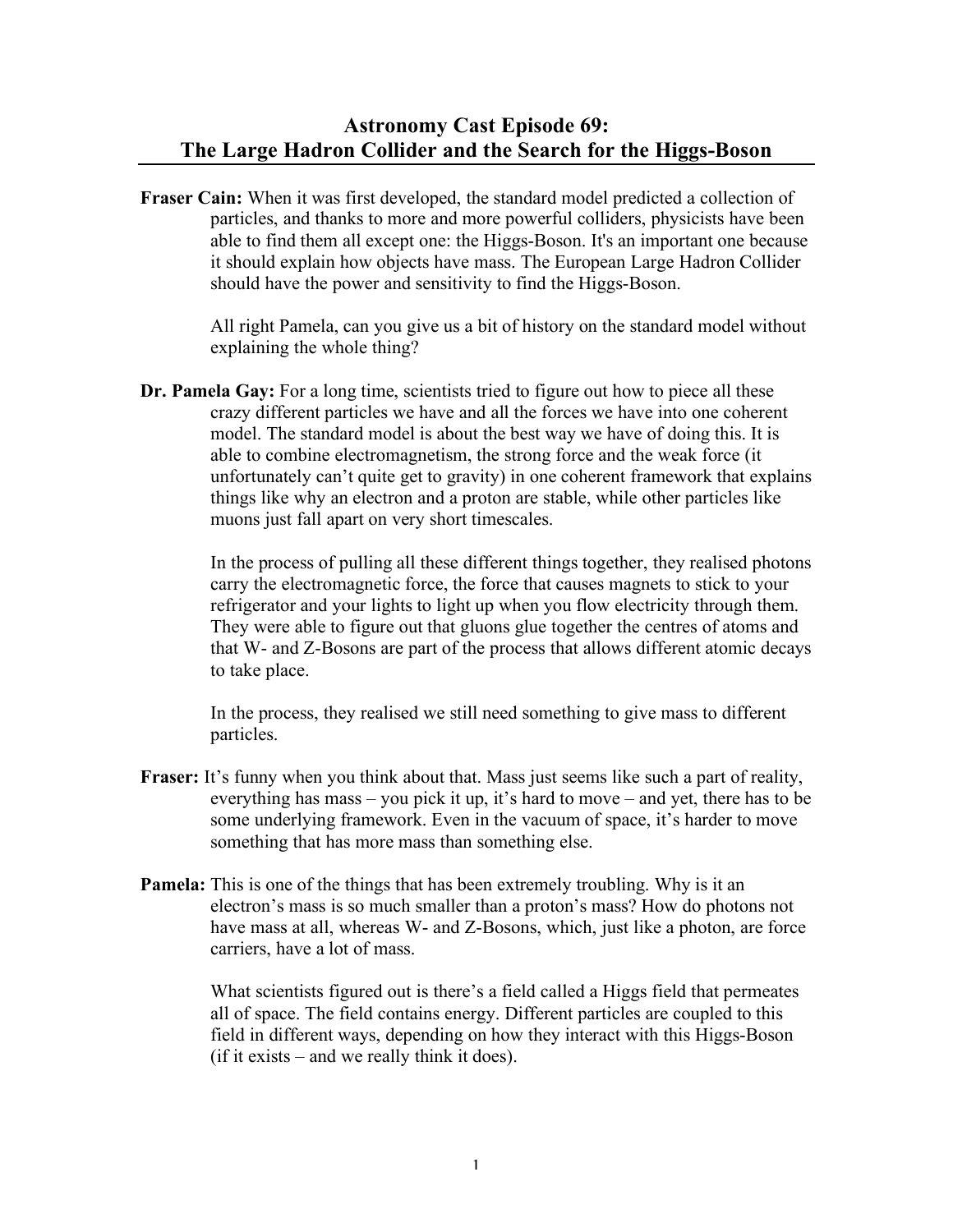- **Fraser:** I can imagine all of space as molasses, and particles are stuck in that molasses, and it's hard to get them moving in that background.
- **Pamela:** But once you get them moving, it's hard to stop them. One of the standard ways of trying to explain this is imagine you have a room full of people. They're all just hanging out. If a movie star comes into the room, and is amiable to signing autographs and things, and has a large entourage, that movie star is said to have a lot more weight. As the movie star tries to move through the room with her big entourage attached to her, it's hard to stop that moving swarm of people.

If the movie star stops and people collect around her, it's very hard to get that movie star moving again because there's so much mass to try and get moving.

- **Fraser:** I've never heard that analogy before, that's a good one.
- **Pamela:** It's a really neat way of thinking of it, just in terms of the more bosons, the harder it is for you to move, or once moving, the harder it is to stop moving.
- **Fraser:** Why hasn't this particle been seen so far?
- **Pamela:** The problem is, it has a lot of mass. In order to discover new particles, what scientists have to do is take a whole bunch of energy and force that energy to fall out into new particles. What they typically do is take a couple of protons, a couple of positrons and electrons – some sort of small, easy to accelerate particle, and accelerate it extremely fast.

As that particle is usually flying in a circle in some sort of a cyclotron device, it's getting faster and faster and faster because of magnets. We take these charged particles and you can actually use a magnet to move charges. So we accelerate the charges faster and faster and faster. The energy they have, it's tied up in their velocity. That energy adds to their mass, so in a way the faster the proton or electron is moving, the more mass-energy it has.

At the end of this, we slam (with great violence) that particle that has been accelerated into a target or into another accelerated particle. When they collide, all of a sudden all that velocity is gone. All that energy ends up freezing out as new particles. This is how the top-quark was discovered at Fermilab. This is basically how all the large particles that we know about that are extremely unstable have been discovered.

- **Fraser:** So the particle is destroyed, and all of the energy that was in the particle turns into whatever sub-particles it has energy for.
- **Pamela:** What's cool is there's basically this rain of particles. If you collide together two electrons, they create a shower of new particles that are initially unstable. Those unstable particles will collapse into more particles, and if any of those are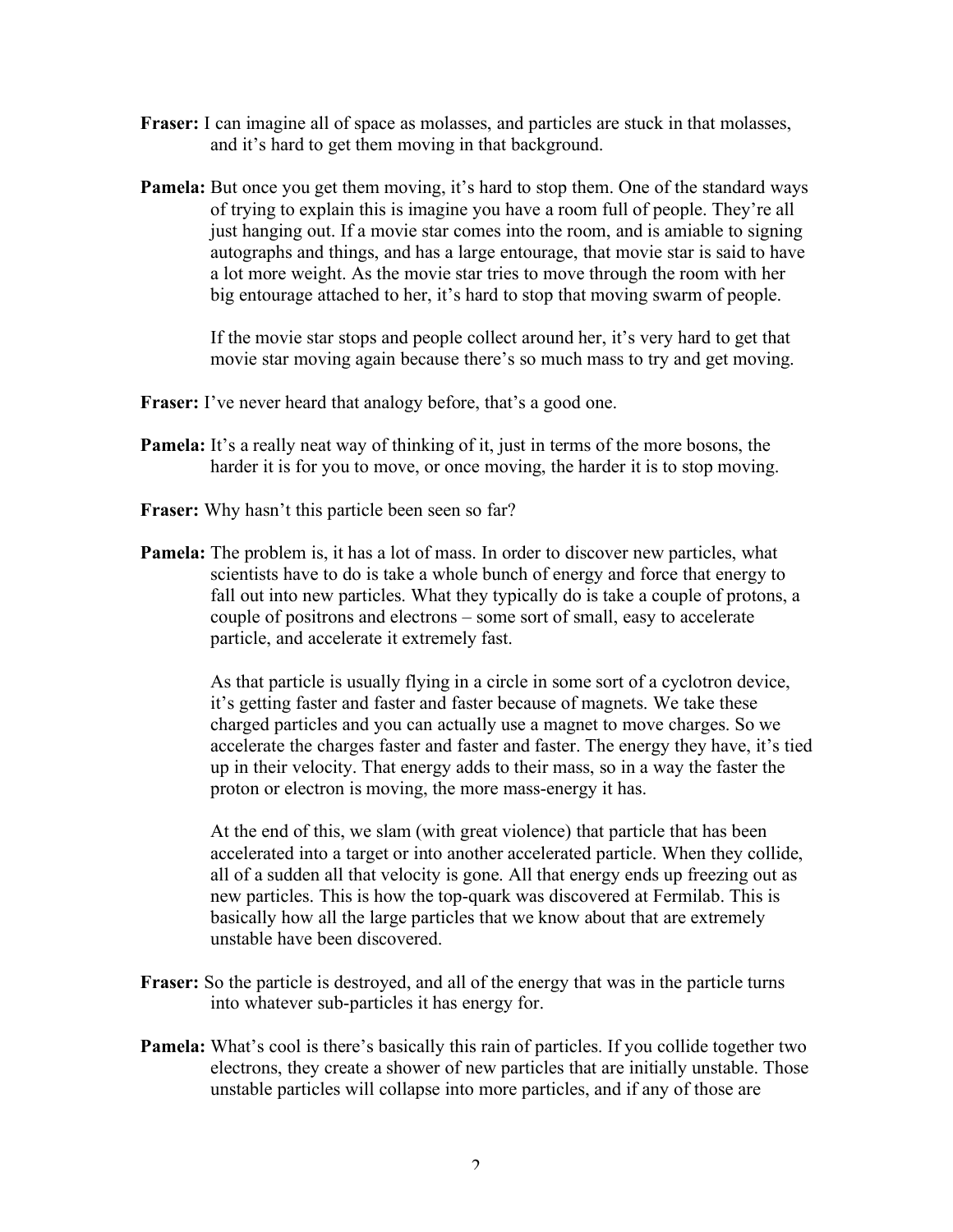unstable, they'll collapse into more particles. As they do this, they're raining out of the target chamber, where the collision took place, and passing through different types of gasses and crystals. They interact with the material in the detector and often give off faint flickers of light.

Particle physicists and experimental cosmologists use these flickers of light to create trails of the particles as they pass through the detector to try and figure out where different things are at different points in time, and to figure out what that entire rain of particles was – what were all the different things that came out of the collision.

- **Fraser:** Before, you said it was a matter of mass, that the Higgs-Boson is very massive, and that's why they're not able to find it yet. Can you explain that?
- **Pamela:** With your standard collider, for instance the one at Michigan State University, you take a particle and you can accelerate it only so fast. It's sort of like my Jeep Wrangler that really doesn't go faster than 95mph. So if you accelerate something as fast as you can and slam it into a target, the combination of the mass in that particle and the energy in the form of kinetic energy (velocity) in that particle can get transformed into new particles.

You only have as much energy as was stored in the mass of the original particle, and that you were able to give the particle by accelerating it. That number usually has some maximum value, and anything that has a mass that has an equivalent energy greater than what you're able to get out of that particle, you can't make. It's sort of like you can't make a two-layer cake if you only have enough mix for one and a half layers. If you have a particle that has more mass than that initial particle plus all that energy you gave it by accelerating it, you can't ever create that larger particle.

- **Fraser:** So, there has never been a collider that's had enough energy to generate particles with that high enough amount of mass.
- **Pamela:** They tried really hard with the last detector they had at CERN. CERN is the world's largest particle accelerator. It straddles the border between France and Switzerland, located near Geneva.

They used to have the Large Electron Positron Collider, LEP. In its final days, when they weren't so worried about breaking it, they pushed it past all of its limits, and tried really hard to find the Higgs-Boson. If you look down in the noise, there's stuff that people (if you squint really hard and force your statistics really hard) think might be hints of the Higgs-Boson. But no one's really sure.

**Fraser:** Is that one of the situations where there are a bunch of predictions for the particle, and you're able to at least knock off some of the predictions? It may be its mass is between this amount and that amount, and if you don't see it with the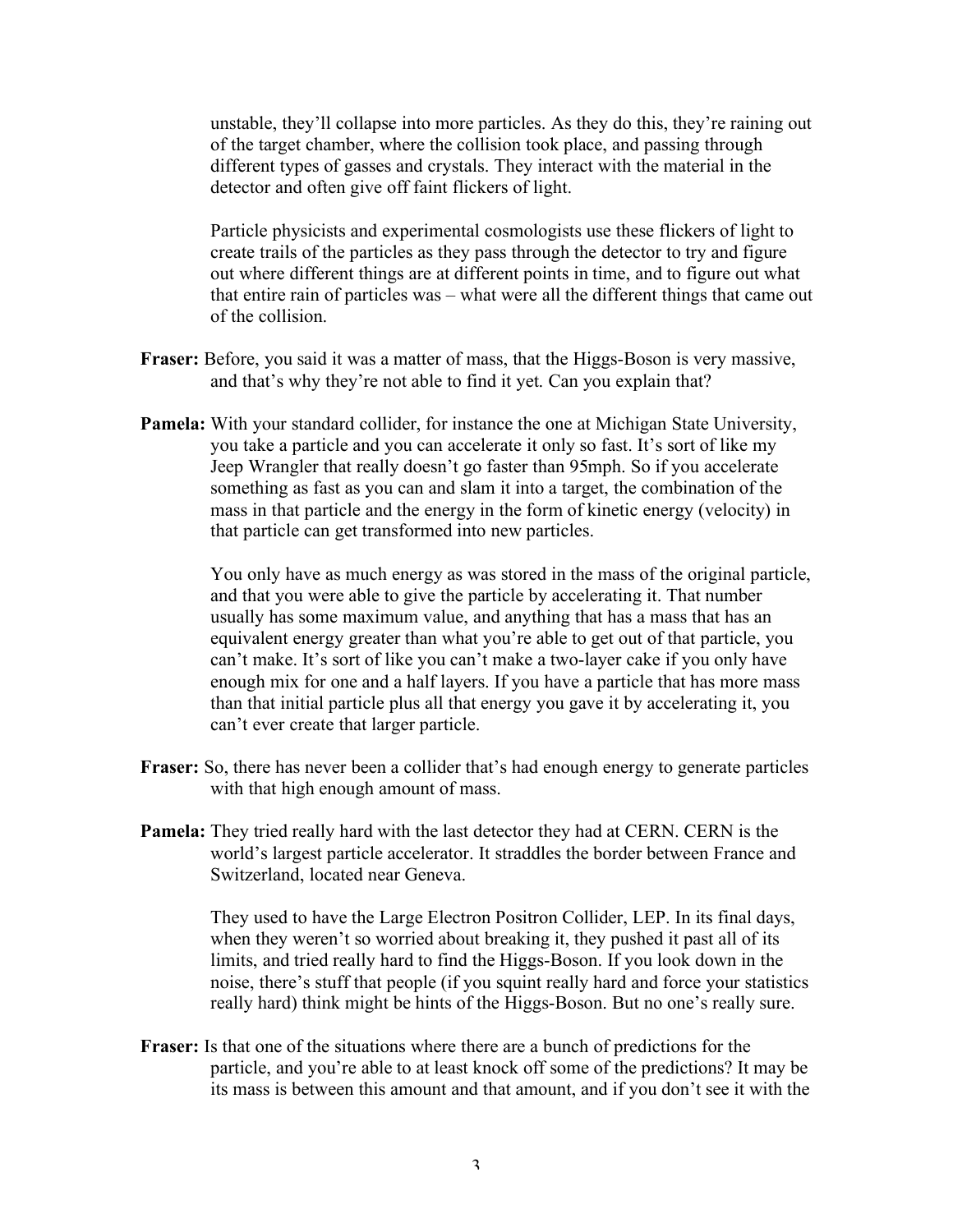most powerful collider that you have so far, that doesn't mean it doesn't exist: it just isn't in that range, right?

**Pamela:** Yeah. It's sort of like if your eyes can only see things that are as bright as a lightening bug. If something's half as bright as a lightening bug, you can't see it. All you've done by looking for it is saying that is has to be fainter than a lightening bug.

**Fraser:** Right.

**Pamela:** With LEP, they tried and tried and tried. They were able to say it must be greater than about 200 giga-electron volts. That's a really weird unit to be talking in.

> When talking about these particles, we talk about them in terms of their equivalent energy: how much energy does it take to make this particle. An electron, for instance, has an equivalent energy of 0.5 mega-electron volts (a million electron volts). We're looking for something substantially bigger than that – on the order of billions of electron volts.

- **Fraser:** All right. Let's talk a little bit about the Large Hadron Collider then. What capability is it going to have?
- **Pamela:** It's going to be able to get into the hundreds of giga-electron volt values.
- **Fraser:** So before… what was the number?
- **Pamela:** Before we were just barely starting to get to about 200 giga-electron volts when they pushed the system beyond its safety limits, where you're in danger of not hurting yourself but hurting the equipment. Now we're going to be able to get substantially higher than that.

Just to give some more scale to this, the equivalent of 725 milli-joules is the type of energy you can get out of these collisions. That's the equivalent of 157kg of TNT. So we're looking at very large amounts of energy, coming out of streams of these giga-electron volt particles.

- **Fraser:** This is microscopic particles colliding together, generating the force of dynamite explosions.
- **Pamela:** They're looking at having billions of collisions per second, in some cases.

**Fraser:** All right. Is the Large Hadron Collider purely looking for the Higgs-Boson?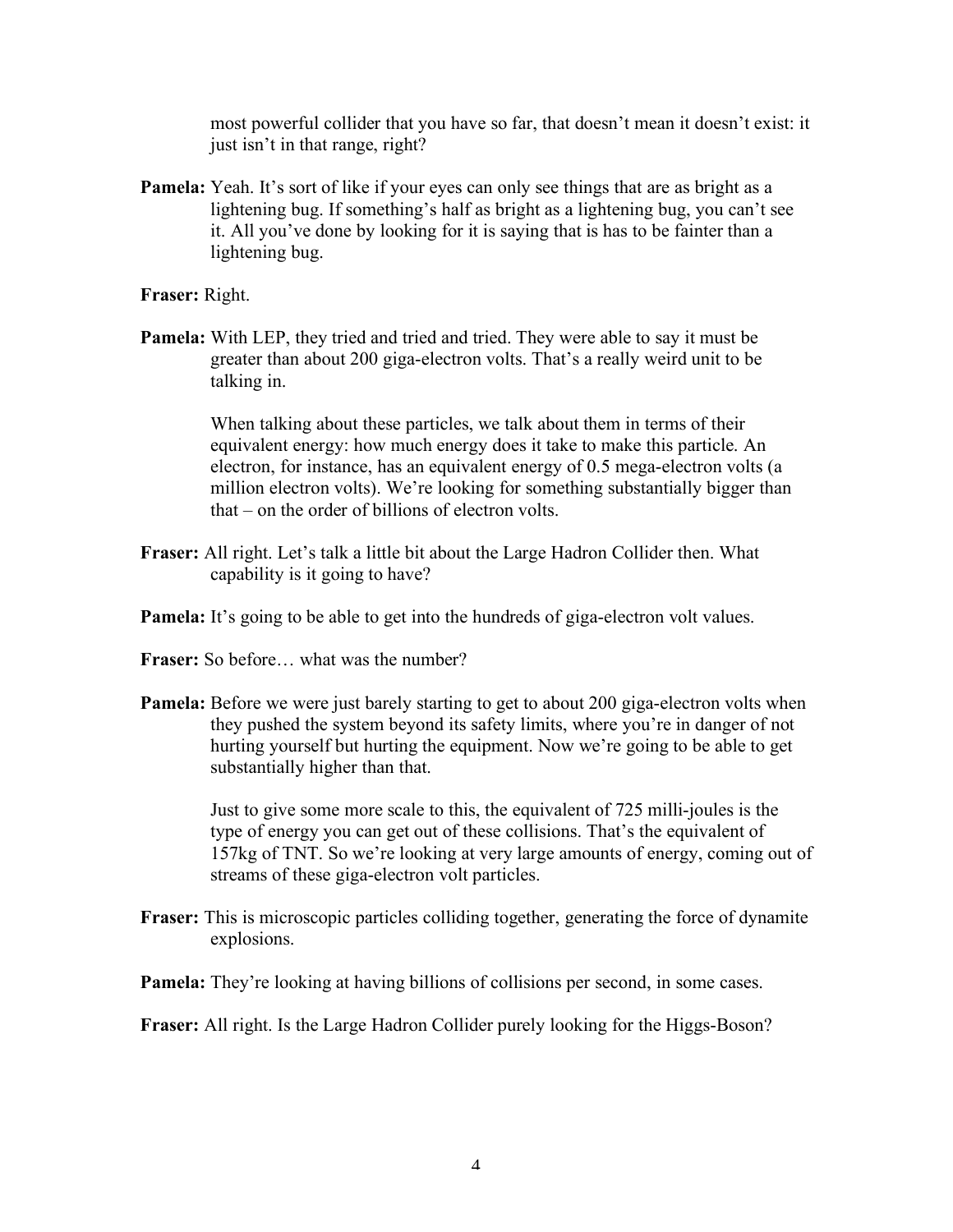- **Pamela:** No. We wouldn't have spent so many billions of dollars building one apparatus if it was designed just to look for one lonely particle that we're all pretty sure is there.
- **Fraser:** We should talk about a scale sorry, I know I asked you a question, and now I'm asking a different one – but we need a little background because it's gigantic.
- **Pamela:** It's huge. The tunnels they accelerate the particles through are 27 miles long. There's a pair of these circular tunnels, one next to another, to accelerate particles through.
- **Fraser:** They go through multiple countries.
- **Pamela:** Two different countries. America alone has over 1000 scientists working on this one detector system, this one giant facility. It actually has multiple detectors in it, but this one accelerator facility.

We're looking at something that cost on the order of about \$3 Billion. It's a bit expensive.

- **Fraser:** Okay, now we'll go back to the original question. So what else is it going to be looking for? It's so much of an investment just to look for one particle.
- **Pamela:** It's going to be looking to see if there's a theory that's superior to the Standard Model. It's going to be looking for things like this particle called a neutralino. These hypothetical particles come out of super-symmetry theories.

The Standard Model, a lot of scientists are kind of uncomfortable with that has all these different parameters they actually have to go and measure. A lot of theorists don't want to have to measure things. They want theories to make solid predictions of "this is going to be this big and have this value and nothing has to be measured in a lab, everything comes from some magical first principle".

- **Fraser:** So they make their predictions of the particles, but they find it frustrating that they've had to actually go and perform the experiments to find out how much those particles weigh, or how much energy they take to show up.
- **Pamela:** Right. So for instance, the Higgs-Boson, we think we know how much mass it has: we think it's around 200 giga-electron volts, but it could be much bigger. What's worse, it could be the Higgs-Boson is actually a family of different particles, so there's more than one version. We don't know – we have to go measure that, which annoys a lot of theorists that want everything to be nice, clean and predicted entirely from mathematics.

**Fraser:** It doesn't include gravity, right?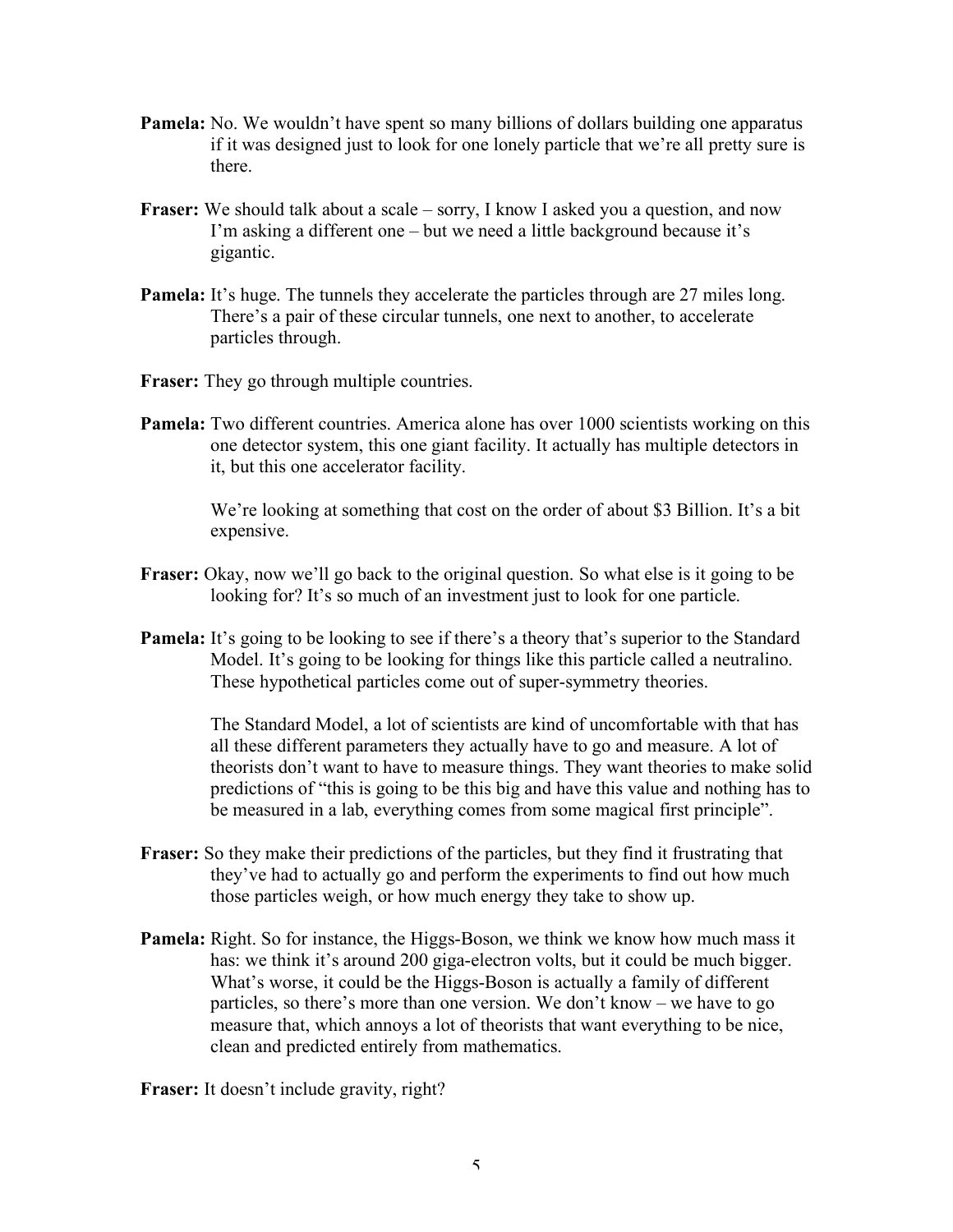**Pamela:** Right, and that's always a problem.

**Fraser:** Yeah.

**Pamela:** People would like gravity to fit into their grand unified theories of the universe.

**Fraser:** Right.

**Pamela:** Or at least into their grand unified theories of particle physics.

- **Fraser:** Right, so there's a whole force we're well aware of, that we see everywhere, which isn't predicted or explained at all by the best-known model of physics. So what is super-symmetry?
- **Pamela:** The super-symmetric theory basically says all these different particles have super-particles. They have this other set of particles that have matching, but flipped characteristics. For every one particle we know of now, there must be a second particle: a matching, super-symmetric particle. They've come up with all sorts of crazy names for them.

The lightest of these is the neutralino. If we can find it, then we're going to find it with the Large Hadron Collider. It's actually very close in mass (we think) to the Higgs-Boson. One or the other of them is going to pop out very early on in the experiments, if we've made our predictions correctly – rather, if these brilliant, mathematically gorgeous theories they've come up with have predicted correctly, we're going to find one of these.

We also might end up creating microscopic black holes. That's also kind of cool. So, if the super-symmetry model is predicted, then there's going to be some new Nobel Prizes handed out for that, probably.

Theorists can't get the Nobel Prize until someone actually finds the particles that were predicted, so if we find the Higgs-Boson, Peter Higgs will get the Nobel Prize. If we find the super-symmetric particles, the people who worked on the super-symmetry theories will get a Nobel Prize. If we create a microscopic black hole that, in fractions of a second, decays via Hawking's Radiation, then Stephen Hawking might finally get his own Nobel Prize as well.

**Fraser:** I did an article about microscopic black holes one time. These are black holes that could've been formed at the very beginning of the Big Bang, when you had a high concentration of mass. Since then, since only large amounts of mass can collapse, you'll never get those microscopic black holes since then. Now, physicists might be able to re-create them in the lab.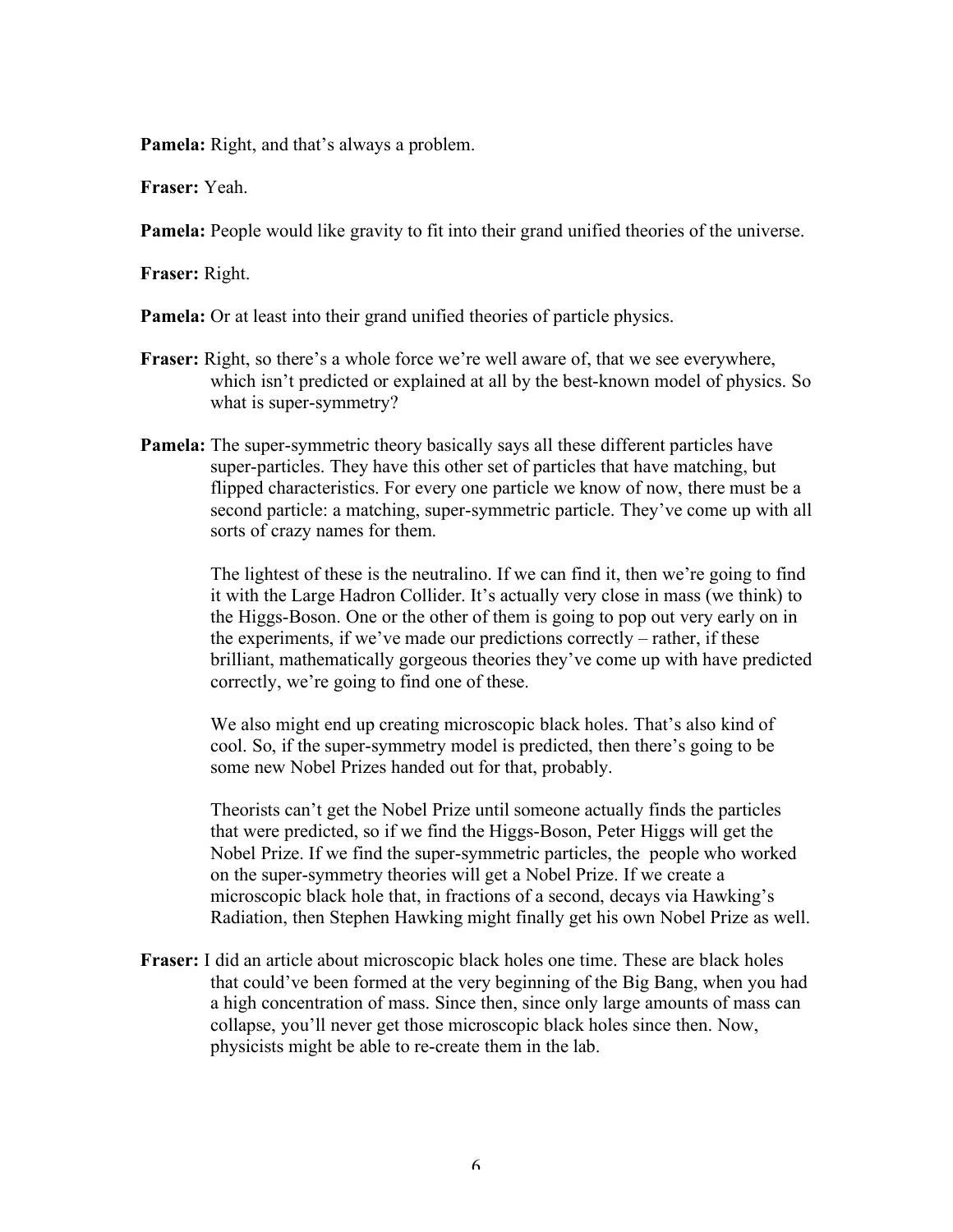**Pamela:** This is one of the few times that you can refer to an astronomer as an experimentalist. In general, we're not experimentalists: we can't go out and build stars and stick probes in them and control variables. We're observationalists, sort of like a lot of animal behaviourists who go out into the wild and observe creatures in their natural habitat. They're not experimentalists, they're observers.

> With particle physics, you can have a cosmologist who's trying to study the first moments of the universe go into one of these facilities (CERN, Fermilab, or any one of the many different colliders scattered around the planet) and set up situations that only existed in the earliest moments on the universe and play with particles in a way that no longer necessarily happens in the universe. They can also simulate things that happen in supernovae. They can actually do experiments on what happens in different astronomical conditions.

- **Fraser:** So, with the neutralino being the first particle they should be able to tease out, where will they go from there?
- **Pamela:** That's the question. There's so many directions things could go. We could start finding things that prove or don't prove super-symmetry. If super-symmetry isn't true, that's going to lead to a lot of head-scratching.

We can also start chasing things predicted by both super-symmetry and string theory, and maybe narrow down which versions of string theory may and may not be true.

We can start working with the baby black holes. That's just an odd idea, and who knows where that idea could go. At this point, we're all sort of holding our breath going, "what is the very first result going to be?" Once we have those first results, the theorists can go to work and start making predictions for the next rounds of particles, as we chase down super-symmetry.

There's so many different things we don't know, that we really need to find Higgs, find the neutralino, make the baby black holes. Then we can see what we've eliminated and what we can move on to discover next.

**Fraser:** I've heard some people kind of freaked out about the possibility – of course, they worry about this with every new particle collider – that it's going to…

**Pamela:** That we're going to destroy the universe?

**Fraser:** Yeah, that it's going to instantaneously destroy the universe and turn it all into some form of ice or something like that.

**Pamela:** Yeah, no.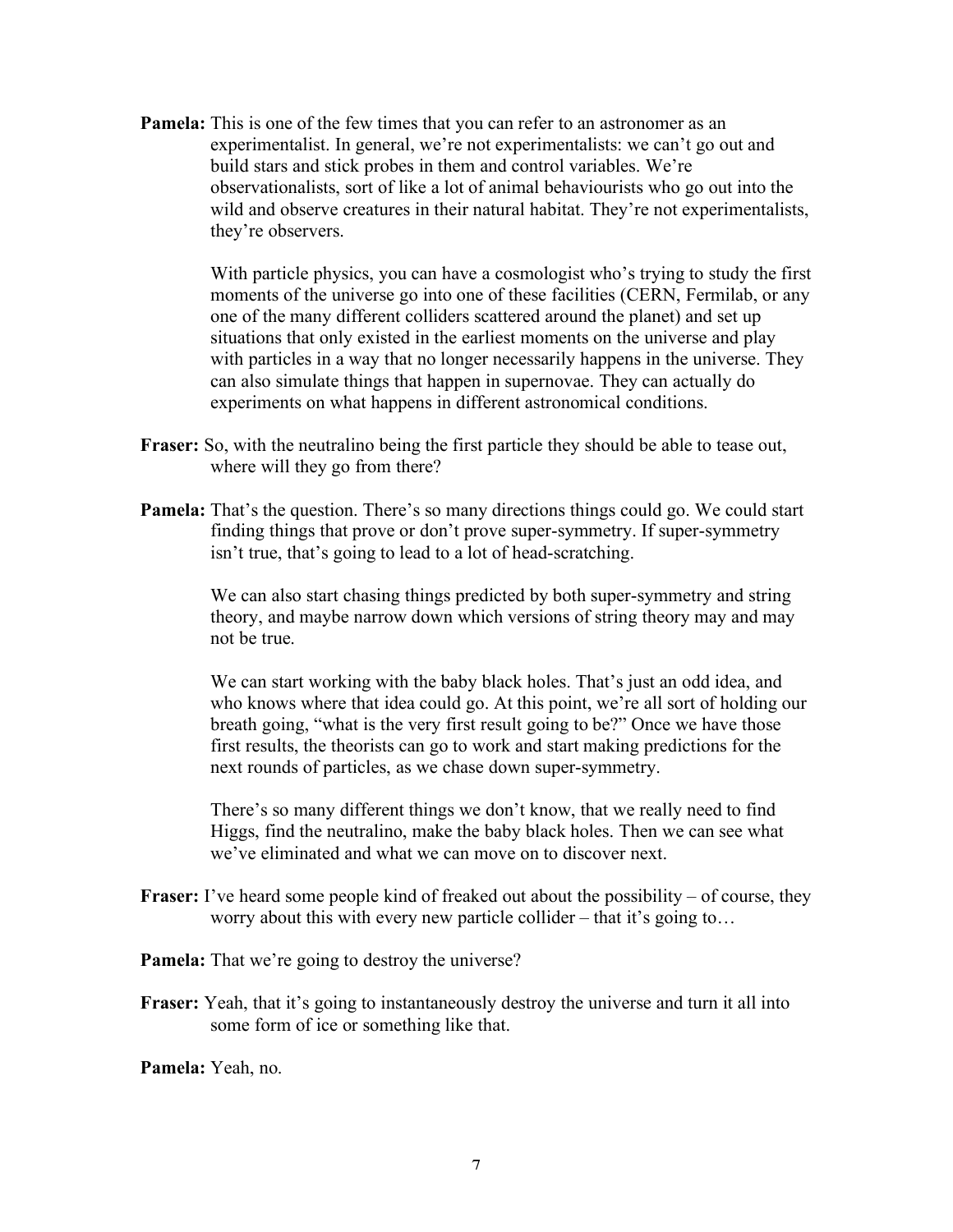- **Fraser:** Uh, no? Can you put everyone's concerns to rest, and explain why the Large Hadron Collider isn't going to destroy the universe?
- **Pamela:** At most, they're going to destroy part of their building. That's only going to happen if they've had some sort of safety mishap and a beam drops in the wrong place. That's where you get the air-dropped bomb energy coming out of the beam.

In general, this thing is built 100m underground and anything it creates is going to be completely unstable and will decay before it can really leave the building. So yeah, there are going to be radioactive particles created. There might be microscopic black holes created. There will be (hopefully, hopefully), Higgs-Bosons created.

All of these things are unstable, and it's sort of like taking an ice cube and shredding it into ice. If you throw that ice up into the air, it's going to be water before it hits the ground (if it's a hot day, at least). With the Higgs-Bosons, if you create one it's decayed into something completely safe before it hits the ground. We're creating unstable things and watching what happens as they decay.

They do it over small distances, the detector is completely buried, surrounded in cement and lead. They have done everything they can to make it a completely safe facility. If something goes wrong, the worst that will happen is they blow up one of their own detectors. That really sucks because you have to spend the money to rebuild the detector, but humans don't generally get hurt except when things like cranes drop. That's been the biggest danger in building these facilities: not the radiation, but the fact that you're working in compact spaces, with machines that are multiple stories tall, and you're doing it all underground between walls, wedged into tight spaces. It looks like human beings crawling around like ants on these detectors, when they're working on them.

The danger you're looking at for humans is more like what you get when you're building buildings than what you get even when you're taking x-rays in a medical facility. We're safe.

- **Fraser:** It feels like people have been talking about the Large Hadron Collider for years and years and years, as it's been constructed. When is it finally going to go online?
- **Pamela:** It is about 2 years behind schedule. It's had different financial crunches, different changes… yeah. Big science sometimes gets delayed. They're currently in the process of doing test runs. They're looking at doing their first science starting in May. Things are going, starting to go well and they're just ticking down their checklists and they have particle beams going and their equipment is working.